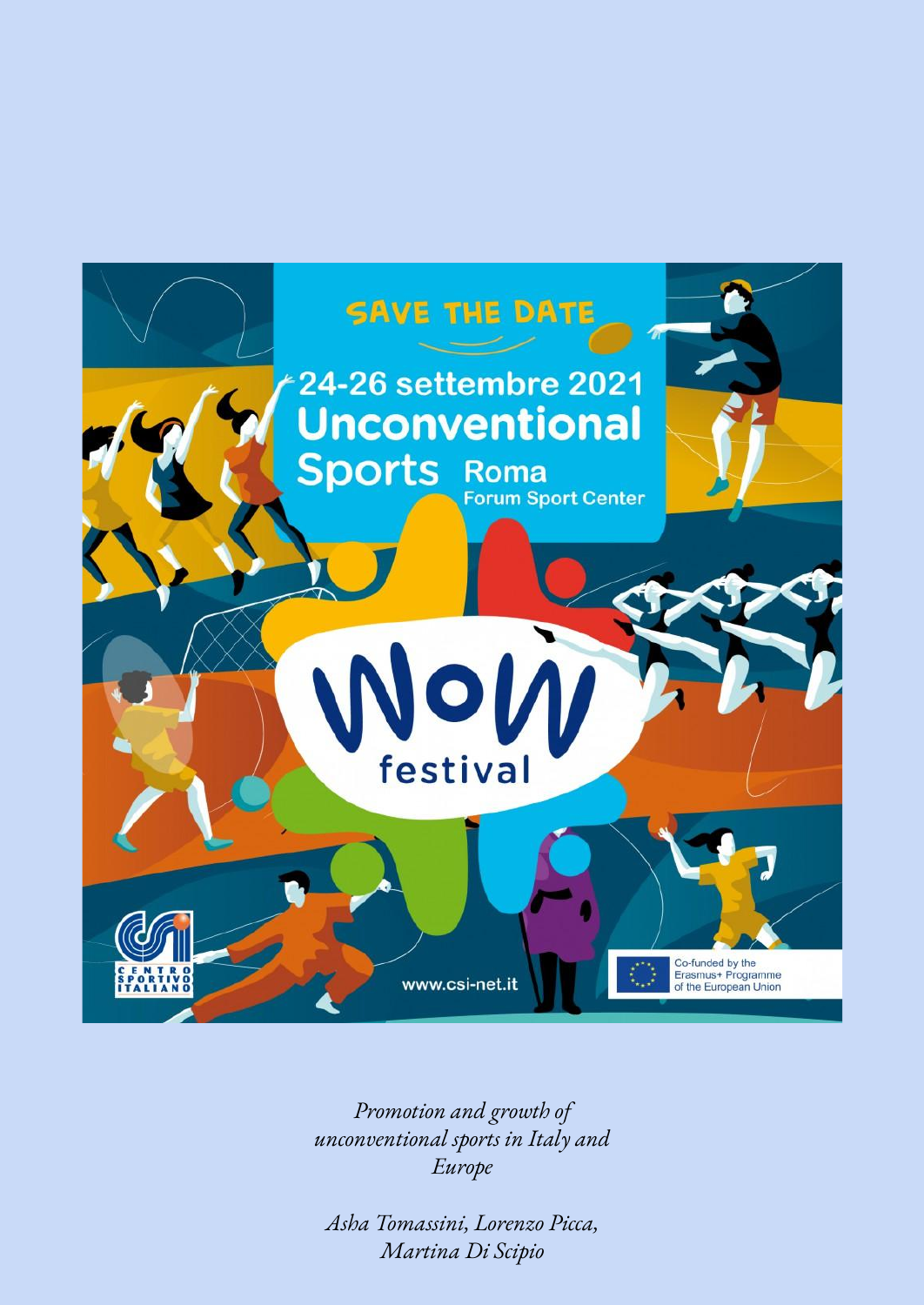# *TABLE OF CONTENT*

| Capitoli                                  |       |
|-------------------------------------------|-------|
| Introduction                              | p.2   |
| Obiettivi e attività delle organizzazioni | p.4   |
| Information about unconventional sports   | p. 10 |
| Good practices                            | p. 14 |
| Recommendations                           | p. 17 |
| Conclusions                               | p.17  |
| Sources                                   | p. 18 |

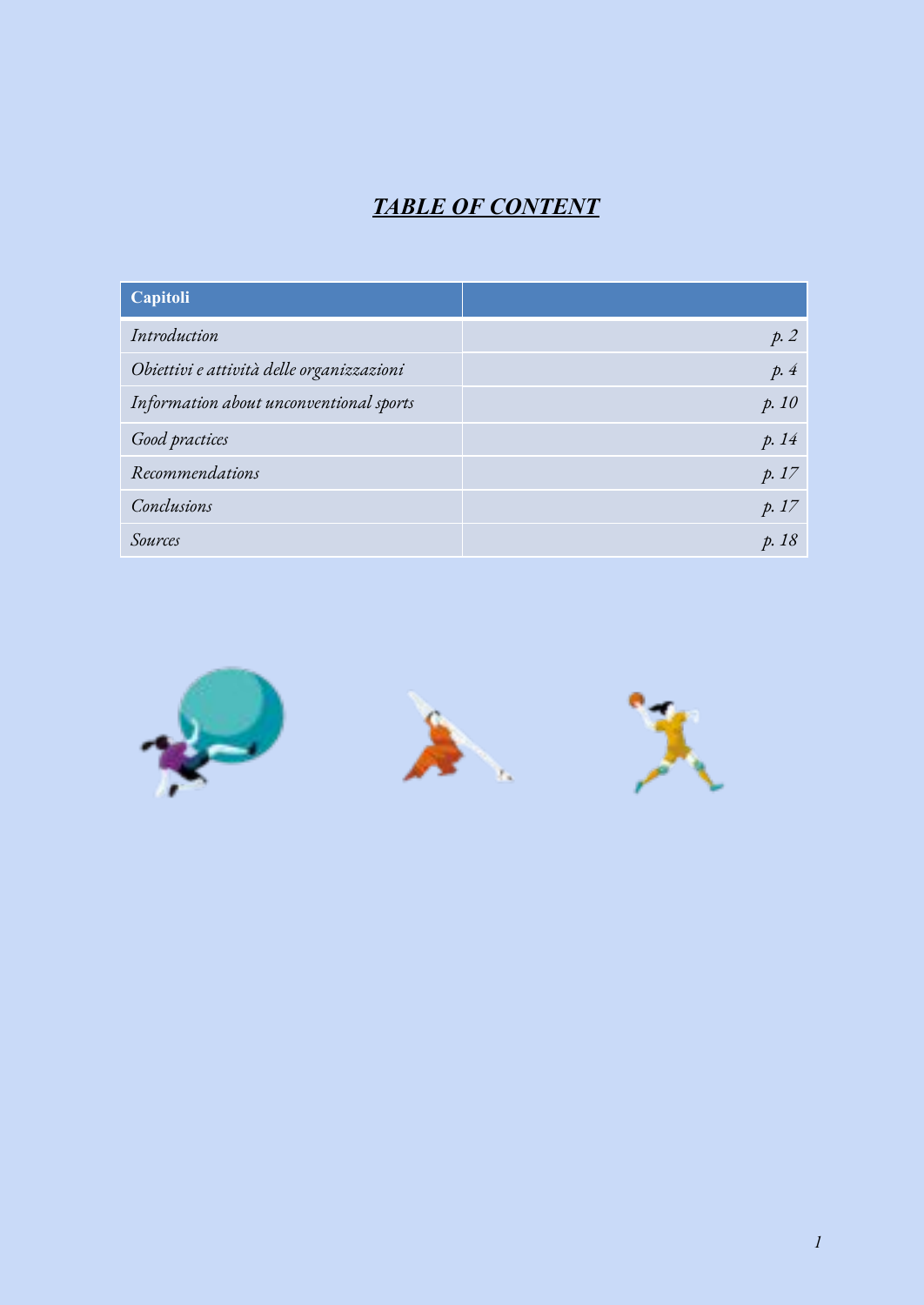

**Abstract:** in this project we have documented the various aspects related to sport and physical activity among young people based on European datas.

Obviously we have focused in particular on the growth and promotion of unconventional sports both in Italy and in Europe hoping that they will become an increasingly concrete and accessible sports reality.

### **1. Introduction**

While almost half (49.8%) of the population aged 18 or over in the European Union (EU) did not do any sport, almost a third (29.9%) spent at least two and a half hours per week of leisure time doing physical activities in 2014. This includes cycling as a form of transportation.

The proportion of those exercising for at least two and a half hours per week is higher for men (34.5%) than for women (25.6%). While the proportion of time spent on exercise tends to decrease with age, it tends to increase with the education level of the individual. Overall in the EU, 40.5% of the

highly-educated people spent at least two and a half hours per week on physical activities, compared to less than a quarter (19.2%) of those with a low education level.

Two and a half hours of moderate-intensity physical activity per week is the minimum level of physical activity recommended by the World Health Organisation (WHO) for adults aged 18 or over.

Nordic Member States have the highest share of people doing physical activities.

In the EU, the highest proportions of people who spent at least two and a half hours per week exercising were found in Finland (54.1%), Denmark (53.4%) and Sweden (53.1%) followed by Austria (49.8%) and Germany (47.3%). At the opposite end of the scale, Romania (7.5%) and Bulgaria (9.0%) recorded the lowest shares.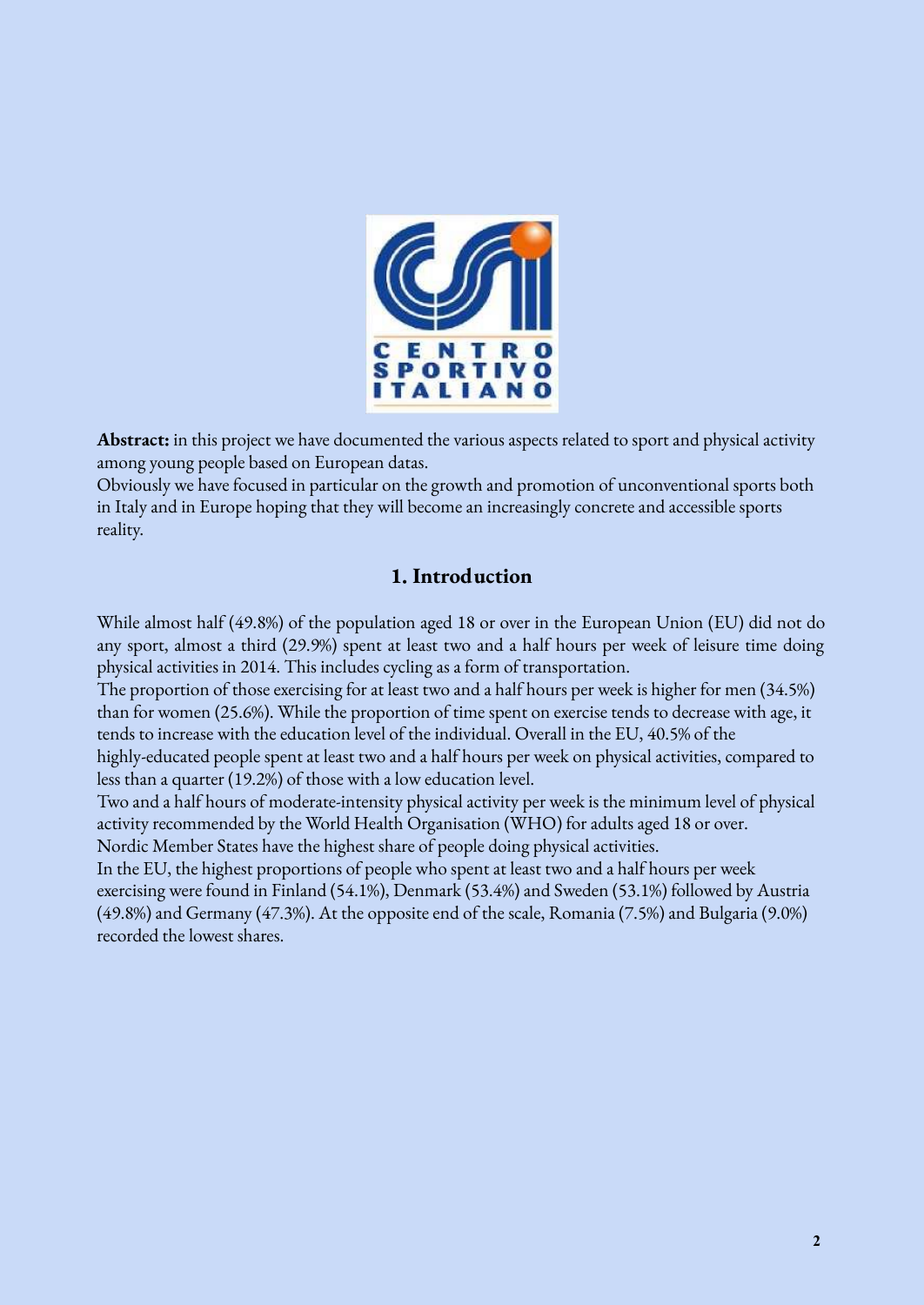

Sports practice is having a significant increase during the last years. According to a report by Istat (National Institute of Statistics), the group of sports that is most practiced is gymnastics and aerobics ,surpassing what was considered the national sport par excellence, which is football.

Also according to Istat data, the sport most practiced by women is gymnastics, while the most practiced sport for men is football. Instead, water sports are in second place for both men and women. Also, in the last 10 years, outdoor activity has increased a lot more than the indoor one.

More statistical analyses have shown that 60% of the sports are practiced for passion, 54% to keep fit and 31% to reduce stress, this is the proof that people try to practice different sports for various reasons, as everyone has her/his own needs and tries to satisfy them.

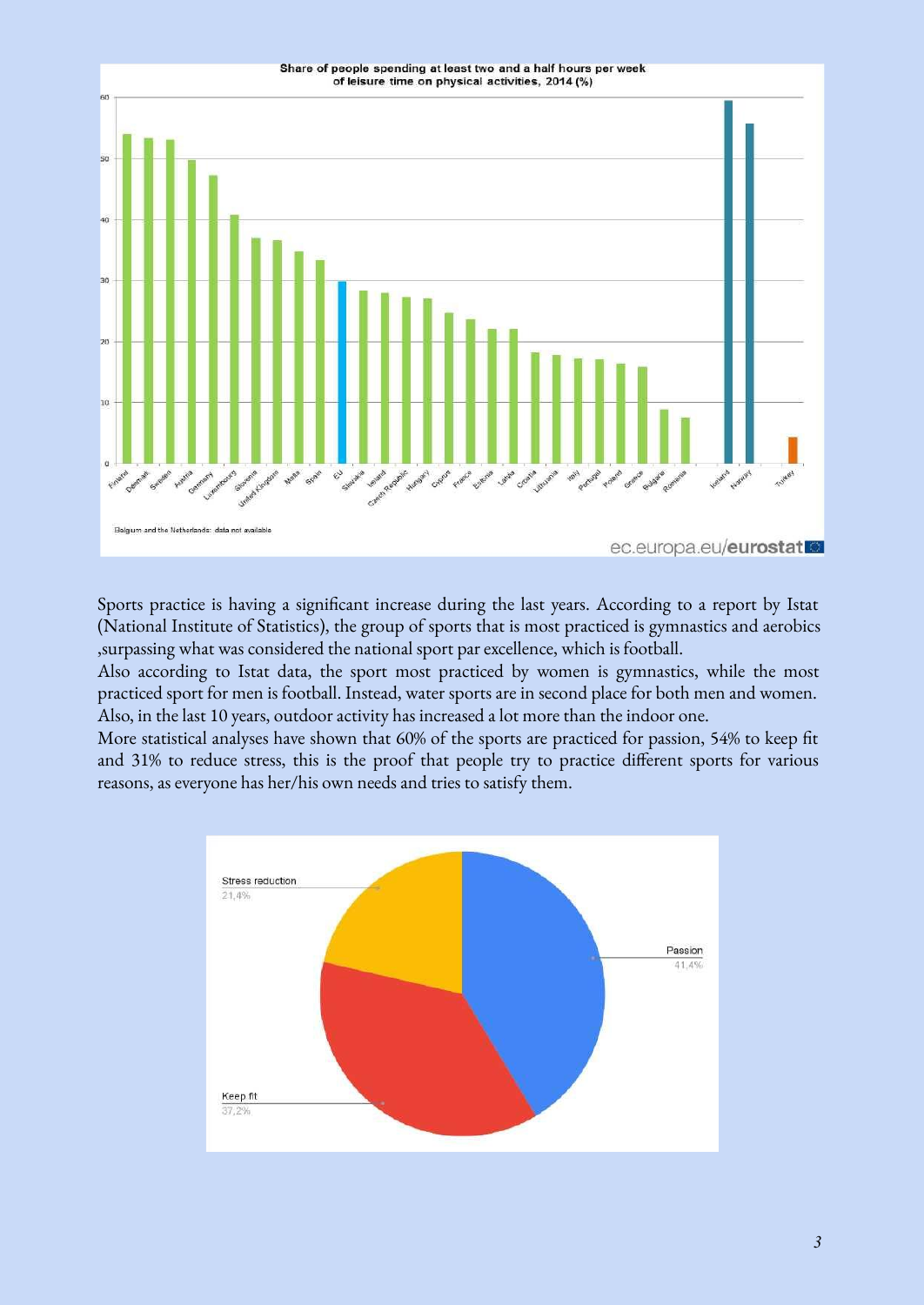### **2. Obiettivi e attività delle organizzazioni**

CSI-Centro Sportivo Italiano is a non-profit association, based on voluntary work, promoting sport as a moment of education, growth, social engagement and aggregation, prompted by the Christian vision of man and history at the service of the people and the territory.

Among the most ancient sports promoting associations in our country, CSI meets the demand of a sport that is not only numerical, but also qualified on the professional, human and social level. Youngsters always make up our main reference point, even if the promoted sports activities are devoted to any age bracket.

Educating through sports is the mission of CSI. This is consolidated in the procedure and conscience of the association on all levels. Sport intended by CSI can also be a prevention instrument of some particular social pathologies such as loneliness, fears, dreads, doubts, deviances of the youngest.

CSI is a sports promoting institution spread all over the national territory acknowledged by the Italian Olympic Committee (CONI). It is recognized by the Italian Episcopal Conference as a Christian inspired association. It is recognized by the Interior Department as a national institution with charitable aims. It is registered in the national register of Social Promotion Associations, recognized by the Ministry of Work and Social Policies. It is recognized by the Department of Education, University and Scientific Research as an accredited institution for the formation of school staff. It has stipulated an understanding protocol for the organization and promotion of sensitization and information actions devoted to students, teachers and parents on the value of sports practice as well as formation, updating pathways and meeting occasions for teachers and parents. It has an understanding protocol with the Ministry of Justice to promote reinsertion and social inclusion activities devoted to the youngest moving around in the external penal area. It is an institution accredited by the National Office for Civil Service to manage projects of voluntary civil service. It is a member of the National Court of Laical Aggregation (Cnal). It represents Italy internationally within the Federation Internationale Catholique d'Education Physique et Sportive (Ficep), gathering the catholic sports associations from Austria, Belgium, Czech Republic, France, Germany, Italy, Holland, Poland, Slovak Republic, Switzerland at present, besides some sports groups from Madagascar and the former Yugoslavia.

It is a member of the Permanent Forum in the Third Sector and has signed cooperation conventions with the Italian Parents Association, with the Childline, etc.

#### THE NUMBERS OF CSI

- 1.204.009 Athletes
- 13.000 Sports clubs
- 42.000 Teams
- 72 Done sports disciplines
- 8.000 Tournaments per year
- 300.000 Competitions per year
- 138 Territorial sees
- 21 Regional sees
- 101.000 Trainers, animators, referees, judges and executives
- 12.000.000 Yearly h ours of free engagement and voluntary work

Along seventy years of experience working on sports at all levels, the CSI created and managed several projects and most of them aimed to promote sport activity among youngsters.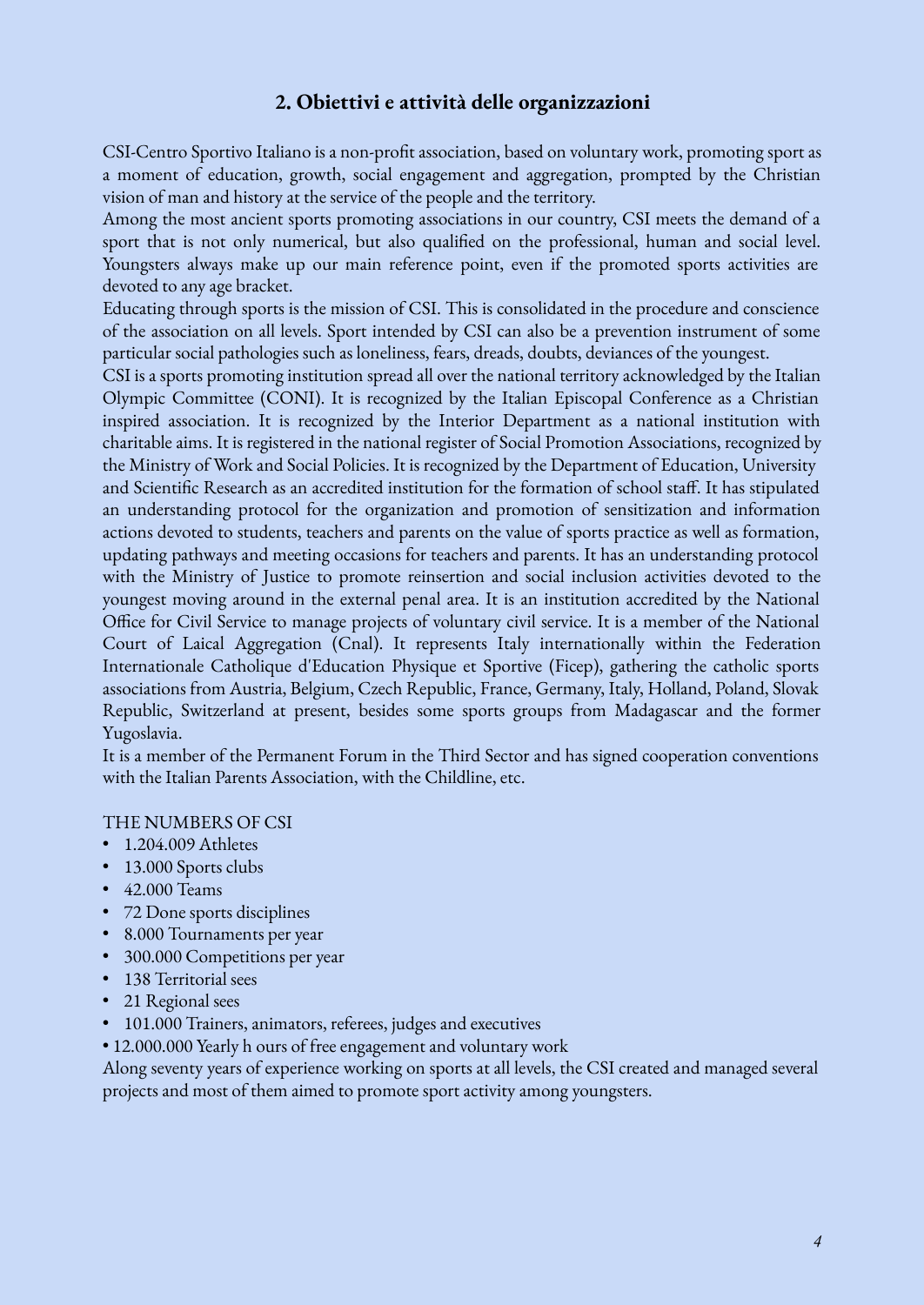### **Instytut Rozwoju Sportu i Edukacji - Poland**

Instytut Rozwoju Sportu i Edukacji /Institute for the Development of Sport and Education/ (IRSIE) has been operating since 2011, focusing mainly on education, physical culture and culture. It has based its activity on cooperation with non-government and higher education organisations, associations, clubs, schools, universities.

Our experience includes publishing activities (publications related to sports, physical activity) and organizational (conferences, seminars, trainings).

The Foundation is a member of European Traditional Sports and Games Association (ETSGA)/ Association Europeenne des Jeux et Sports Traditionnels (AEJeST) and International Sport and Culture Association (ISCA). Foundation IRSiE is a partner of the Krajowa Siec Obszarow Wiejskich (National Rural Network). The Foundation has signed cooperation agreements with Institute of Sport, Tourism and Service South Ural State University from Chelyabinsk (Russia) and Institut de Haute Formation aux Politiques Communautaires - IHF (Belgium).

The Foundation publishes the Journal of Sport and Recreation [\(http://www.sportinstytut.pl/artykuly,journal-of-sport-and-recreation.html\)](http://www.sportinstytut.pl/artykuly,journal-of-sport-and-recreation.html), the editor-in-chief is Sylwia Goclowska

Foundation members deal with many aspects of culture, sport and recreation. They are among us people who are specialists in the field of sports psychology, communication and media in sport, recreation and sports activities, marketing and management in sport, tangible and intangible heritage, culture, renovation of monuments, heritage management, traditionals sports. We also have experience in working with children, adults, people with disabilities.

Foundation members have project experience (eg. Erasmus, Cosme, Structural Funds, Norwegian Funds). Foundation carried out projects with national funds, Norwegian Fund, Erasmus Plus program.

#### **Spor El^ileri Dernegi-Turkey**

Sport Ambassadors Association is a voluntary sports association. All members are volunteers working to increase the sport culture in the society, to enable people to do physical activities and to have an active lifestyle. The target group is all age groups of people. Disadvantaged and disabled people are mostly integrated in our activities.

The main focus of the Association is to work in the following fields:

Promoting Physical Activity and Health (namely HEPA)

Social inclusion and integration through Sport Fight against obesity and sedentary lifestyle Outdoor education Non-formal education Intercultural dialogue

Sports Ambassadors Association has been established to be active in local, national and international projects. With the help of the projects carried out, it seeks to promote lifelong learning and to enhance the skills related to sports activities. It also aims to involve youth in international youth work, international educational, scientific, cultural exchange programs and it wants to create chances for young people to be sporty, strong, physically and mentally fit, understanding, successful and ambitious. The Association has about 200 volunteers from the university and the number is increasing day by day. Most of the volunteers are young people aged between 15-30. But there are also different levels of educational backgrounds.

Sport Ambassadors Association works with various age groups in the region and socially and economically disadvantaged individuals. Volunteer members organise sport activities on special days for social inclusion of the children, the disabled, the adults who never do sport and the elderly.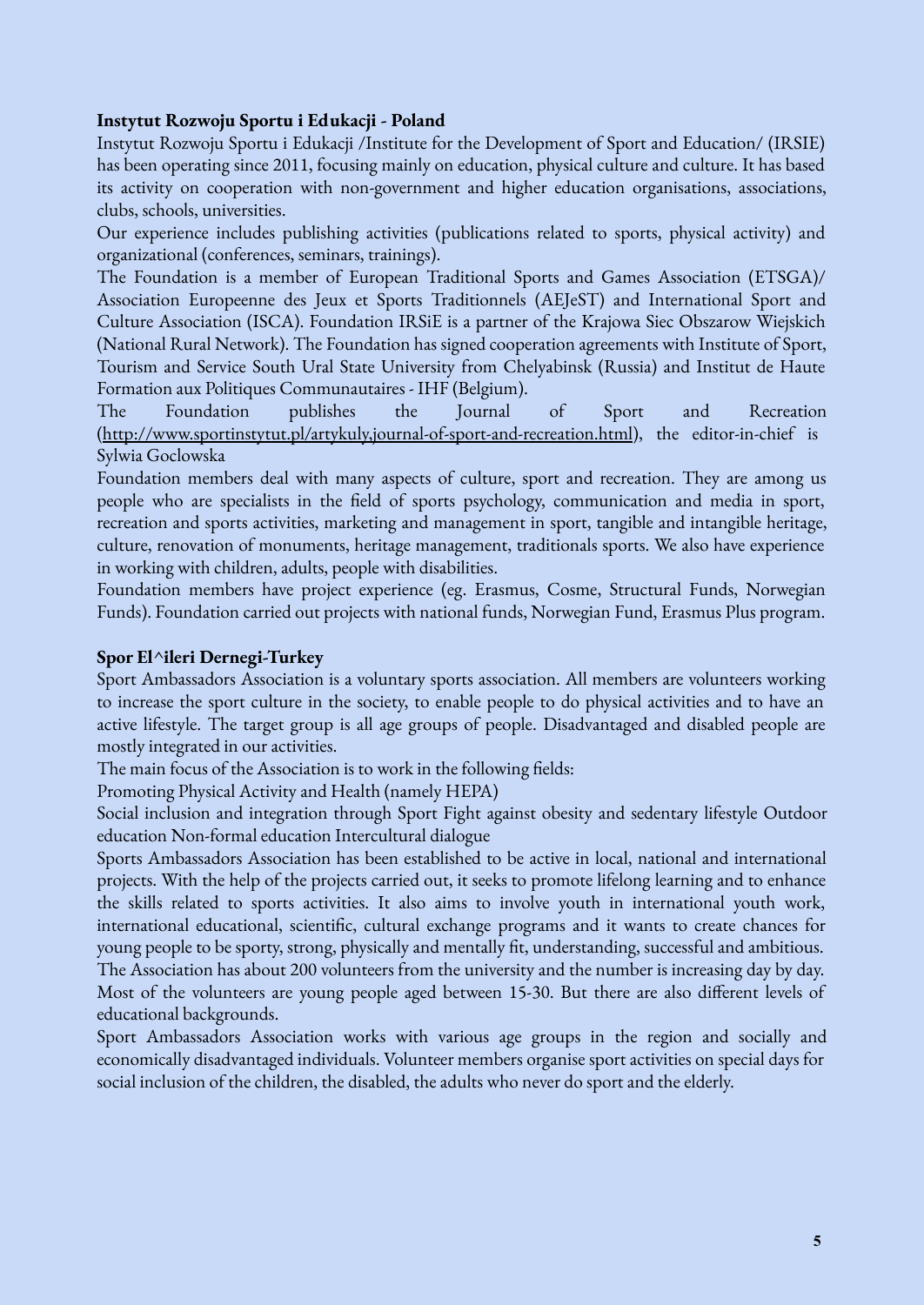The founders of the association have international experiences in Erasmus+ projects. They have participated in several youth programme trainings and have already worked with the youth in the neighbourhood.

The members also participated in conferences and seminars organised at national level to promote social inclusion and fight against sedentary lifestyle through sport. Using non-formal education, it seeks to enhance the skills and learning of young people. The Association organises sport activities regularly. Every weekend, it tries to introduce a rarely-known sports discipline and attract the youth in youth work voluntarily.

### **CAI-Portugal**

CAI is a Portuguese association (NGO without profit-making organization) involved in social intervention in the field of youth, non-formal education and education adults, developing activities in the following areas:

- Individual intervention, Collective and Community
- Human rights and the rights of the child
- Street social work
- Theater of the Oppressed
- Youth Activation
- Entrepreneurship and Social Economy

Social Diplomacy Since 2013, CAI has carried out projects at the national level in the field of activating young people to avoid potential vulnerabilities and youth empowerment. CAI is specialized in the social work methodology of the street. Two local networks of organizations were created to work with young NEETs (Youth Guarantee Program) and migrants. The trainers and other professionals are engaged by project and we have a group of 12 countries different languages using EN, FR, ES, PT. CAI is the bearer of the Training Institute of Street Work (SwTI), a training institute in street social work, whose creation has been approved in 2012 by Dynamo International - Street Workers Network (DISWN). CAI participated in as a partner in a dozen ERASMUS + AC1 projects and two AC2 - One YouthLab and One Inclusi-ON.

Vision Contribute to the empowerment and professionalisation of workers social services Mission To develop and develop social skills in the work of streets and train street social workers "Change" values: through training and the exchange of practices, training promotes an individual and collective evolution in the way to do and think the socio-educational animation of the street. "Diversity": the notions of otherness, respect, difference, exchange and mutualisation are highlighted; The diversity of participants and trainers is emphasized as it promotes the application of the principles the co-construction of knowledge and reflective work. "Participation": the training is cooperative and interactive.

Objectives Build and develop skills in the activities of street social and educational Provide the socioeducational street educator the skills necessary to practice Teaching principles Self-construction Co-construction Participation Reflective work.

#### **Universitat de les Illes Balears -Spain**

The UIB has a population of nearly 18,200 students, 1000 professors and researchers and 500 administrative and services professionals. If the UIB were a municipality, it would be the 16th largest town in the Balearic Islands, out of a total of 67.

Students from partner universities in Albania, Bosnia and Herzegovina, Morocco, Russian Federation, Serbia or Tunisia may undertake part of their university studies at the Universitat de les Illes Balears through ERASMUS+ Partner Countries KA107.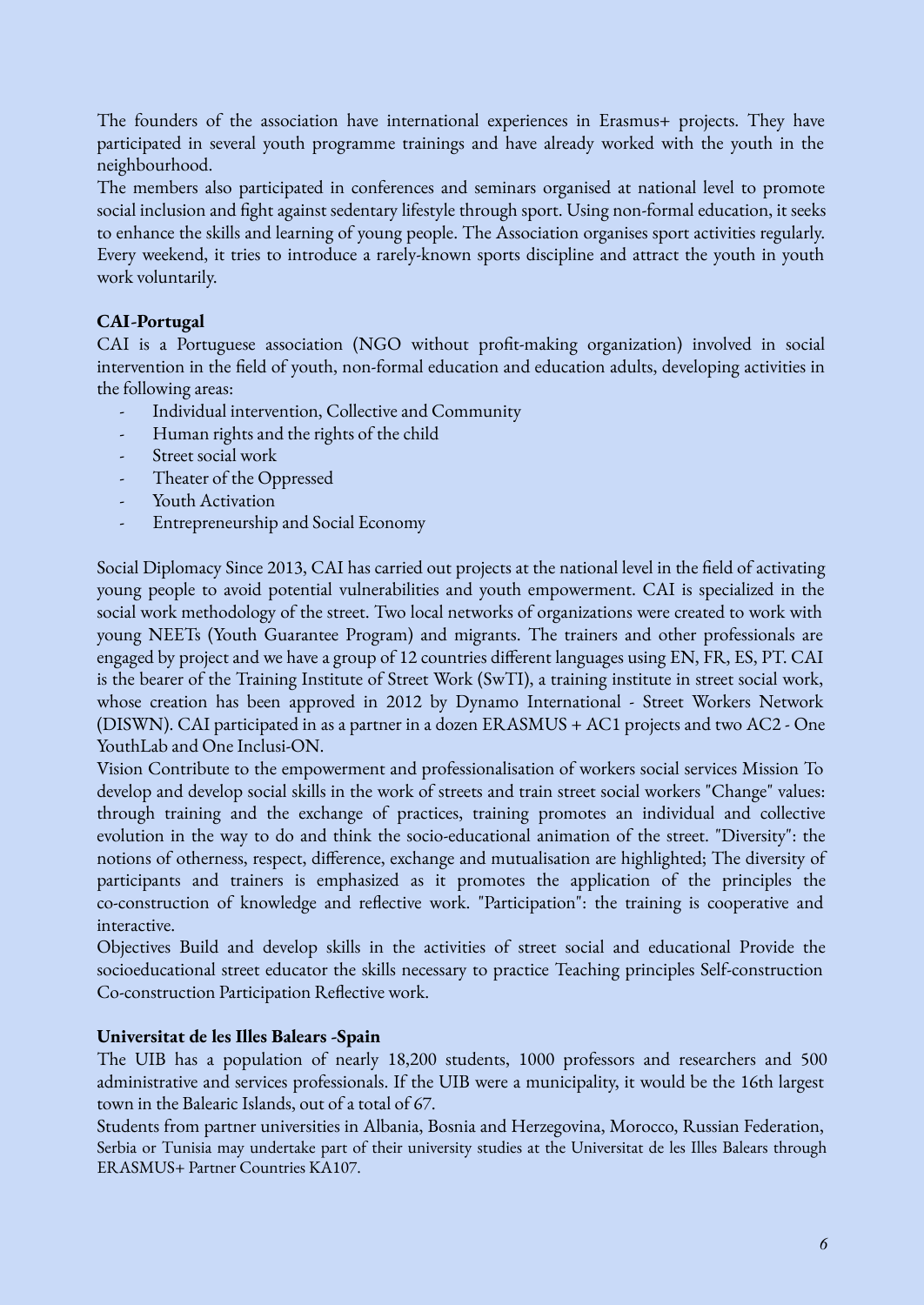The UIB has a great experience in the field of organizing events, doing research and promoting several kinds of projects about the safe and inclusive practice of sports, in relationship with other sport Balearic institutions. Since 2010, there is a specific group of research (GICAFE) in Physical Activity and Sports, now addressed specifically -and in relation with this proposal- to the promotion of "Values in the Sport" (UIB 94CER18). Please, refer to the Research Gate for to know more about the GICAFE's members activities and publications.

### **FOOTURA - Bulgaria**

The main objectives of Association FOOTURA are the development and promotion of sport as a tool for positive social impact, various sports and all kind of activities connected with sport, cultural tourism, active lifestyle, and youth exchange programmes. The association aims at promoting amateur and college sports in order to motivate youth and disadvantaged people to be active and see the benefits of a healthy lifestyle. Our key goals are: 1. Development of youth activities, initiatives, and projects that support healthy lifestyles and physical education. 2. Working for the rehabilitation and extension of existing and creation of new relationships between citizens, organizations, regions, and other structures on the basis of sports - both in Bulgaria and abroad. 3. Promoting achievements, projects, and initiative of individuals and organizations in the field of amateur sport. 4. Creation and development of better infrastructure for practising sport, which increases motivation and keeps the commitment of young people. 5. Participation in public life and public dialogue on issues of youth, social integration, and sport. Developing our own theoretical-analytical activity, our members have participation and publications in Sports conferences here in Sofia (in 2013 and 2014) and in Sofia, Bucurest and Serbia (2015), Bulgaria, Macedonia and Cyprus (2016), Italy (2017 & 2018) and Greece (2017, 2018 & 2019). Footura is a member of the Bulgarian Field hockey federation (since 2014), National network for children, National youth forum (since 2017). Footura has a license from Bulgarian Sports ministry (since 2014)

Footura implements sports projects funded by different local structures -Ministry of youth and sport, Ministry of education, Sofia municipality, Operational Programme for Human Resources, companies, private NGOs and funds, etc.Currently Footura has 5 members, 0 permanent staff, 5 part time staff and around 30 volunteers.

#### **PYTHIA - Greece**

Pythia NGO is a non-governmental organization, based in Kokkinohoma of Kavala at the Prefecture of Eastern Macedonia and Thrace, Greece. It was founded in July 2018 with the mission to offer educational, cultural, touristic, development, social and economic volunteer services at the local citizens of Kavala, Drama and Serres region. By acquiring the experience and knowledge of its key members, "Pythia -Astiki Mi Kerdoskopiki" (PYTHIA - NGO) is the perfect organizer to fulfill any social needs concerning culture, nature, ecology, education, local products, traditional customs and professions. The social enterprise is under continuous expand since its development, offering services at the local populations and relevant stakeholders.

As briefly described previously, we offer educational, cultural, touristic, development, social and economic services at the local citizens of Kavala, Drama and Serres region. We aim to find all necessary ways and means to tackle social and economic challenges and help local people fulfill their needs. Specific objectives are:

1. Offering services on the fields of education, information, networking, consulting, learning, with the use of educational seminars, professional education programs, lifelong learning programs, workshops, conferences and other initiatives that aim at the development of people's knowledge and Title of the project / Acronym competences.

2. The development, planning, organizing and participation at social, cultural, artistic, dancing, theatrical, musical and athletic organizations, but also concerts, festival, competitions and games, in Greece or Europe, aiming to promote the Greek Culture.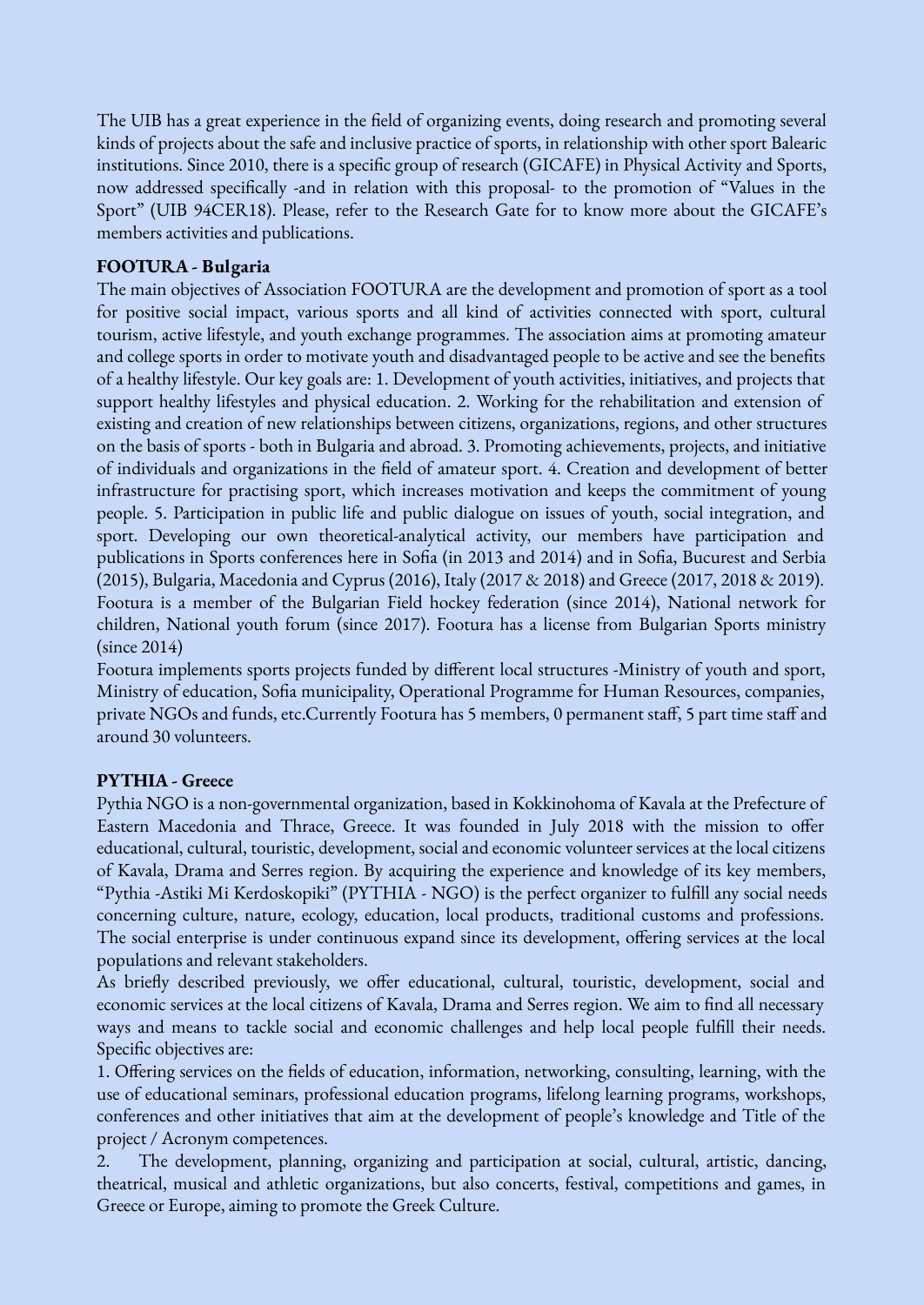3. Any other goods or services offered that will enable access to employment, access for people with fewer opportunities, access to learning opportunities and competences development, but also will enable social solidarity, local and regional development and tackle social inequality.

4. The pursue of social equality and equality of genders, of cultural and intercultural diversity and friendship.

### **Rijeka disability sports association-Croatia**

Rijeka sports association for persons with disabilities was founded in Rijeka in 1984.It was founded with a primal goal to promote sports among young people especially among those with various types of disabilities. It has a mission to integrate people with disabilities in society through sports, and to give a contribution to equal rights of all citizens and prevent social exclusion of people with disabilities.

There are 16 sports clubs within our organization which include: wheelchair tennis, athletics, table tennis, boccia, Alpine skiing, equestrian, swimming, shooting, sports for the deaf and sports for the blind.

Currently the Association employs these persons: Secretary General, 3 EU project managers and 4 Kinesiology professors/sport trainers, an office administrator. Among the employees we have persons with disabilities and parent of a child with disabilities. Basic activities of the Rijeka sports association for persons with disabilities are as follows:

Promoting the common interests of its members, coordinating and synchronizing their program activities

Taking part in the process of defining the organizational criteria for the competition system in the Republic of Croatia

Following and consideration of the current financial issues in sports for persons with disabilities in the Primorje-Gorski Kotar Region

Organization of sporting activities for persons with disabilities in the Primorje - Gorski Kotar Region, as well as organization of competition on all levels for all sports under the wing of Croatian Paralympic Committee and Croatian Sports Union for Deaf People;

Development of programs for international and regional cooperation, and including as many sports clubs for persons with disabilities in the process as possible, of the Paralympic principles through cooperation with similar organizations in Croatia and abroad.

Ensuring the financial resources for these activities.

#### **FOPSIM-Malta**

FOPSIM is a Maltese foundation that aims to achieve concrete progress for marginalized groups or sections within Maltese society. FOPSIM's main mission is to promote and sustain employment, social solidarity, youth and active female participation in all aspects to achieve tangible advancement in the transition towards a more equitable society. It is actively participating and seeking participation in EU-funded programmes such as structural funding, Life Long Learning programmes, JUSTICE and other programmes. It seeks to increasingly promote Malta's participation in EU affairs in the social inclusion. FOPSIM has been working with several EU Funding Programmes. The projects to which FOPSIM has participated include:

Project Management support, in order to submit a well prepared and exhaustive Application Form Dissemination and Exploitation of project results

Pilot testing through its established links to several Maltese Local Councils and National Authorities Research, thanks to the number of research projects as well as an extensive network of researchers Title of the project / Acronym.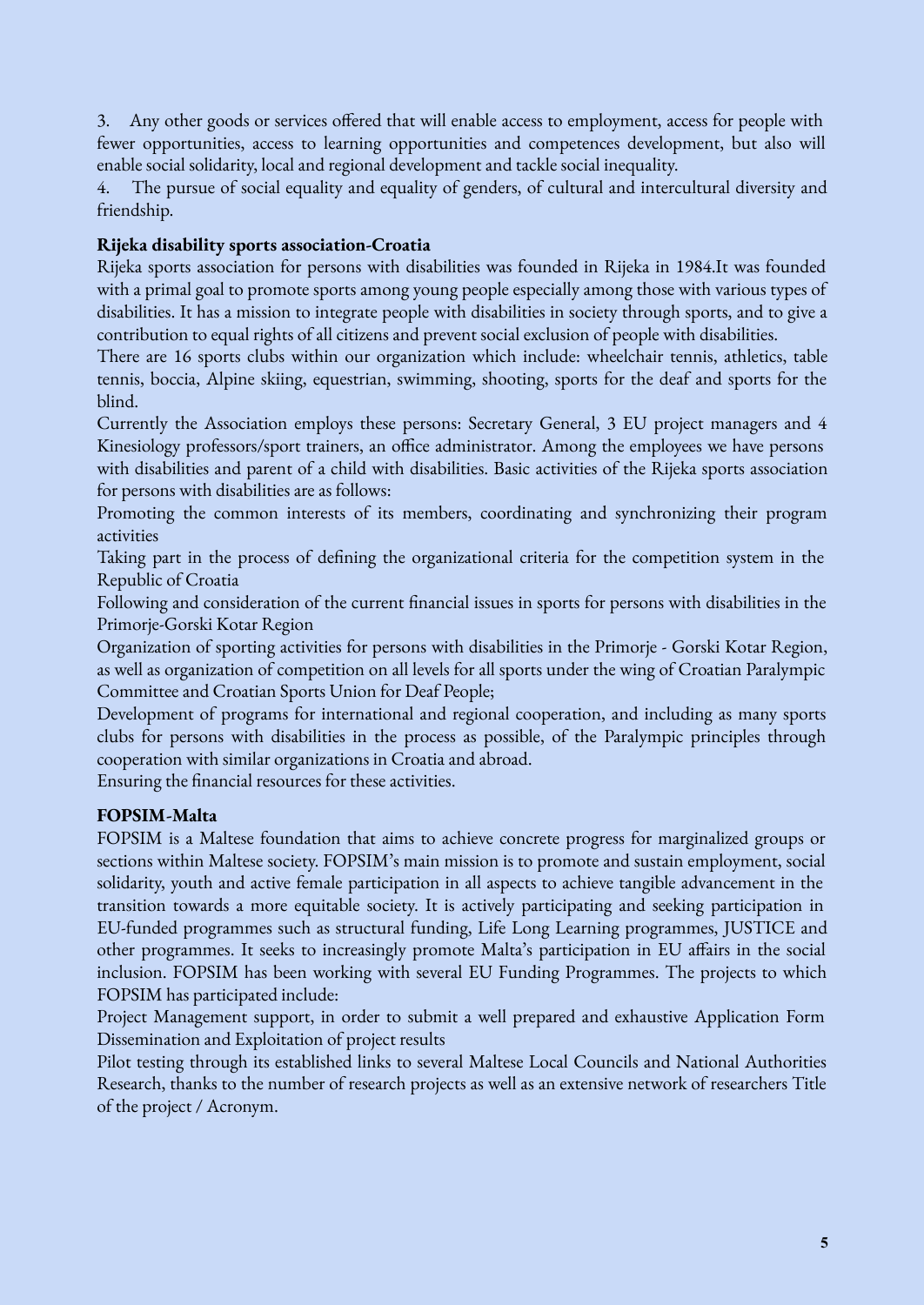#### **Naprej center-Slovenia**

Center Naprej is a regional daily rehabilitation centre intended for people with acquired brain injury (ABI). Its field of expertise is long-term psychosocial rehabilitation after acquired brain injury. Provided services and programmes (occupational therapy, physiotherapy, psychological, social and health care, employment under special conditions) are designed to increase active participation of users with ABI in the society and to improve the quality of their lives, as well as the lives of their families.

It is active in the field of various preventive, counselling, and educational programmes intended for special groups and the general public. Besides the users, employees devote special care to their families -include them to all phases of the rehabilitation process, providing them with counselling and support. The rehabilitation programmes take place at two different units in Slovenia, Maribor and Murska Sobota, and include 41 users. A professional staff of 26 employees takes care of the implementation of the programmes and a large number of volunteers, students (more than 50 every year) and external experts.

At Center Naprej, users with ABI can participate in programmes that are not included in the basic service and for which additional funds must be obtained.

The above-standard programmes focus on transferring the rehabilitation process to real life environments, practicing skills and successfully integrating users into the broader social environment. Users acquire strategies in real environments, which help them cope with their problems more efficiently.

An important part of rehabilitation programmes are sport programmes and activities: rehabilitation gymnastics, swimming, skiing, therapeutic horseback riding, tennis, basketball, etc.

Center Naprej also organises sport games for persons with disabilities. All of these sport activities are important for their users in their rehabilitation process.

Through sports, occupational therapy and neuro physiotherapy, psychological and social work, the professional staff provides the users with the possibility to achieve a new quality of life.

Within the framework of the "Move Week 2014", Center Naprej participated in the international campaign "Now we move" and organised an orienteering hike for persons with disabilities. Within the "Move Week 2015", Center Naprej presented the existing programmes of sports rehabilitation to institutions with a similar orientation and the wider public.

As a Family-Friendly company, they provide health care and sport activities for the employees and exercise at the workplace. Users and employees in 2015 also attended the open ski championship of Zasavje 2015.

Affiliation of the Center Naprej: member of SOUS (Community organizations for training of persons with disabilities in the Republic of Slovenia) who is a member of EASPD (European Association of Service Providers for Persons with Disabilities), member of the working group of the Ministry of Health of the Republic Slovenia.

The Center Naprej has not yet developed a systematic approach to sports activities for rehabilitation purposes, which would cover such a wide range of positive effects on persons with disabilities, but this approach is set with this project.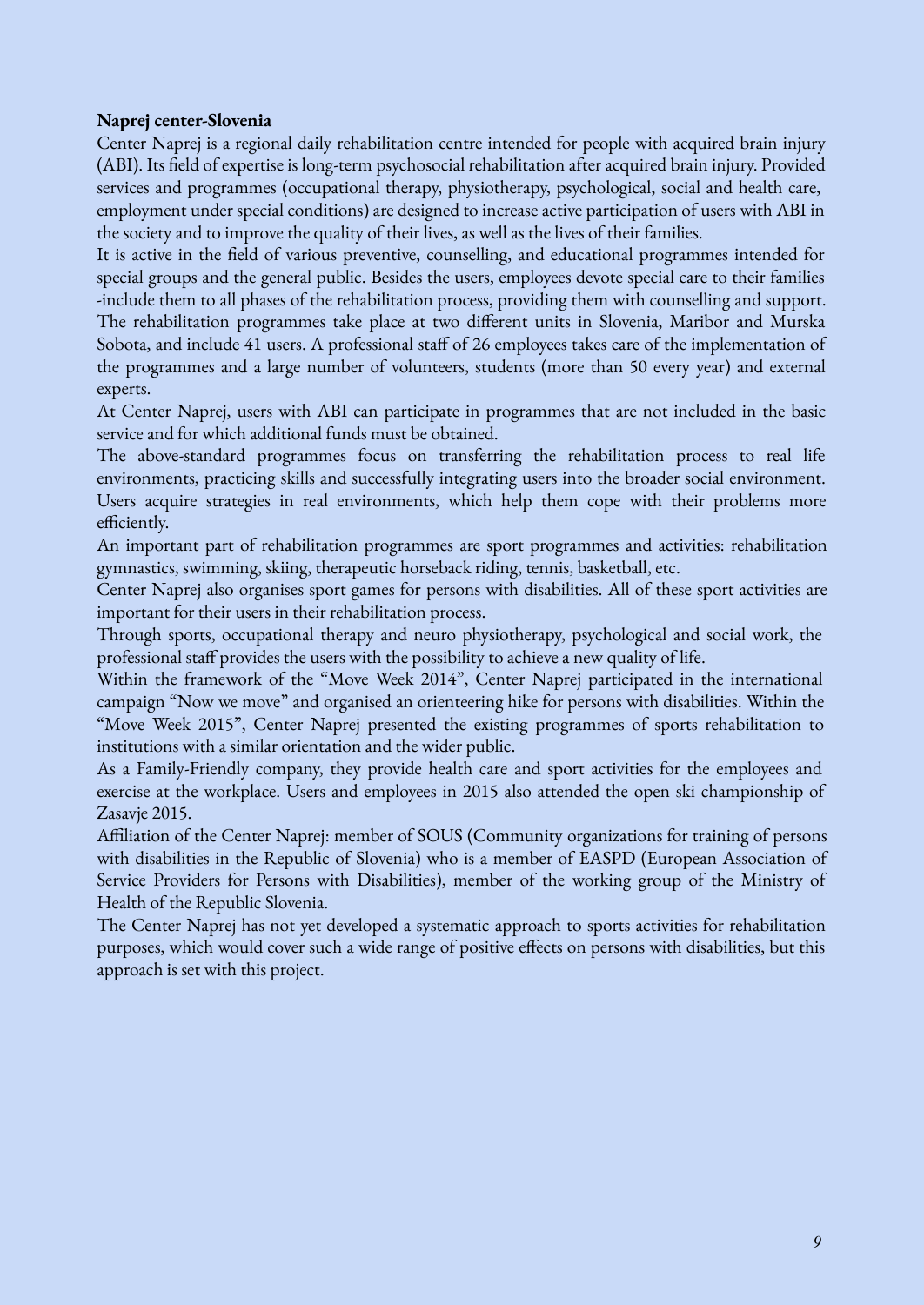#### **3. Information about unconventional sports**



*"Remember the 5D's of dodgeball: dodge, dip, dive, duck and eh... dodge!* said Ben Stiller, talking about this new emergent sport called, as we said, "Dodgeball".

So why do we keep to consider traditional sports as the only existing ones? In the world there are many fun and interesting unconventional sports which can be practiced for fun, for passion, for health and for many other reasons. The most famous of these unconventional sports are: Dodgeball, Tchoukball and Pickleball; the last one is mostly known and practiced in the United States of America. Unconventional sports are those that have no specific rules, also, they can be practiced almost everywhere, and they are mixed in terms of gender, letting men and women play together. Unfortunately, these sports are not so well known by the public and some of their main features are:

- 1) ease of learning;
- 2) no distinction of gender, age and capacity level;
- 3) absence of strong competition

In this way, people can practice unconventional sports avoiding all those conflicts derived from a strong competition, which is one of the main characteristics of conventional disciplines.

These information let us understand how in unconventional sports the most important thing is to have fun, socialize and feel good.

#### **3.1 Statistical data relating to unconventional sports**

**Paddle**: According to the analysis of 2020 on paddle, compared to the one of 2019, it emerged that there has been a significant increase in the structures of 50% which have gone from 547 to 828 throughout the peninsula.

For the fields the increase was even greater by almost 60% from 1,151 to 1,831, the largest increases in facilities were recorded in the Lazio region followed by Sicily and Lombardy.

Numbers of practicing players: The only official figures are the FIT members, which according to the latest rankings published in the news of December 28th on the Federtennis website, amount to 10,702 of which 8,526 men and 2,176 women (20% of total members) with an increase about 1,230 members compared to 2019 in which there were 9,470 members (7,308 men and 2,133 women).

Obviously, if we consider all amateur players, the figure is much broader. In the last quarter, despite the restrictions in some areas of Italy, there was a real Padelmania especially in Central and Southern Italy, also facilitated by the fact that it was not possible to play contact sports, which led to an increase in fans and amateur players. The padel fields lately are no longer able to satisfy the demand of players who often are unable to book the fields or are forced to book at uncomfortable times if they really want to play. It is reasonable to estimate on the data of the fields, reservations and the number of subscribers to the Book A Field app that the range of amateur players is possibly between 250,000 and 350,000 fans.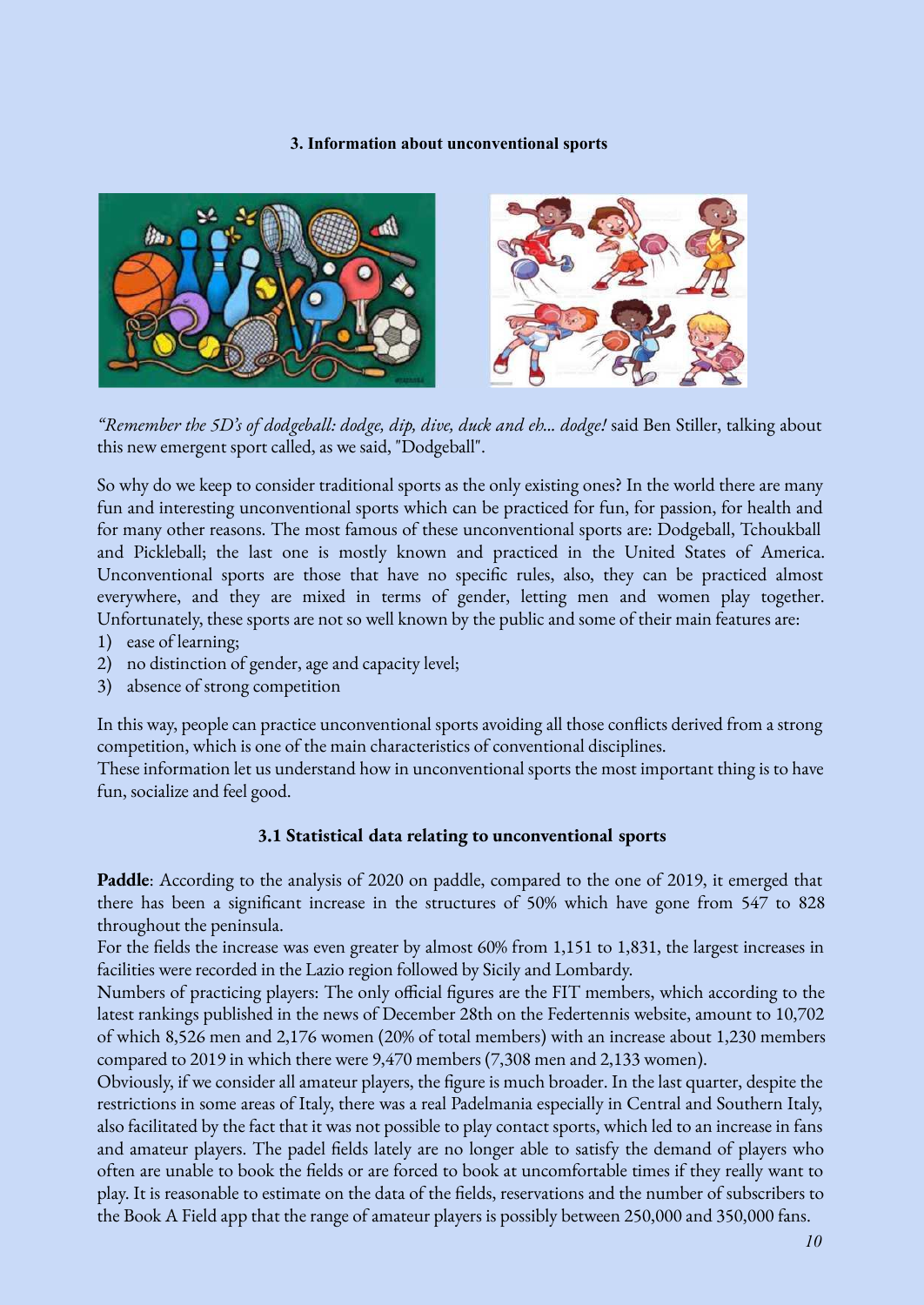

2020 data chart reported by Corriere dello Sport

In the European ranking the partners of the European project are classified:

| Men         | <b>Women</b> |
|-------------|--------------|
| 1) Spain    | 1) Spain     |
| 2) Portugal | 2) Portugal  |
| 3) Italy    | 4) Italy     |

**Tchoukball**: In Europe, tchoukball first developed in Switzerland and then gradually developed throughout Europe and the world, also thank to Taiwan recognizing this discipline as one of its national sports. Among the most important steps that tchoukball has taken is the participation, as a demonstration sport, in the Munich Olympics in '72.

In 2000 the first Italian national team appeared at the Geneva World Cup and in 2001 the Italian Tchoukball Federation (FTBI) was born, which in 2003 managed to organize the first European championship for nations in Rimini, with Switzerland, France, Great Britain, the Czech Republic and of course with the italian feminine and masculine selections.

To the Lombard realities of the Saronnese area are added those of Asti, Bergamo and Ferrara, thanks to which in 2007 the first Italian tchoukball championship took place, obligatorily gender mixed, consisting of 7 teams.

In a short time the discipline developed in the area, particularly in the north of Italy, and in 2011 the Bel Paese hosted the seventh world championship, precisely in Ferrara, which presents the guest of honor Michel Favre, a close collaborator of prof. Brandt.

Teams increase and in 2010 the championship, until then a single series, is divided into Serie A and Serie B, thus giving the opportunity to many more teams to participate, thanks also to the geographical structure of the junior series. In this way, realities of central Italy such as Empoli, Latina and Perugia became part of the tchoukball family and the ball and the panel reached Caserta.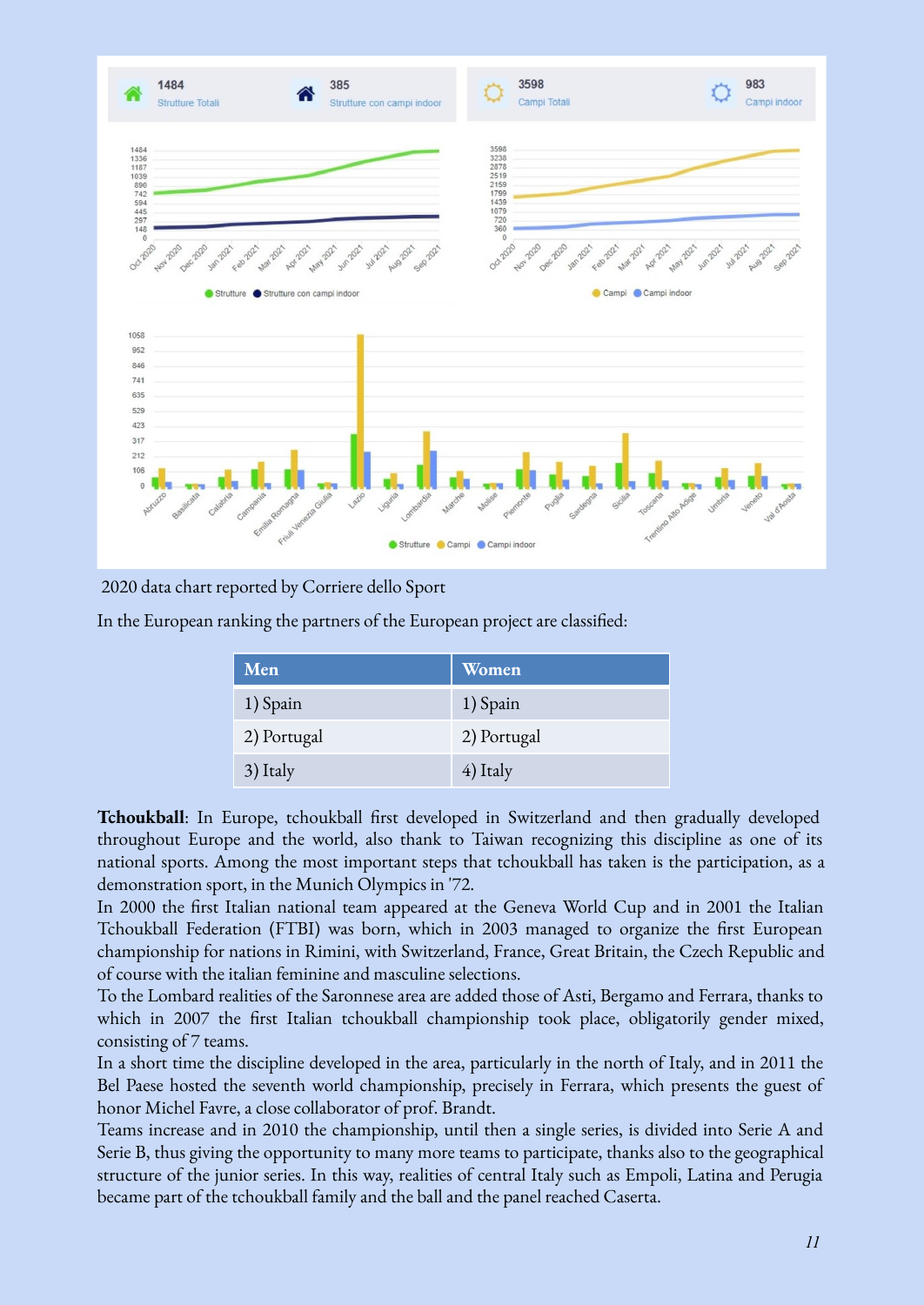Today the Italian championship has over 30 teams including Serie A, Serie B and Junior and all the men's and women's national teams from senior to under 15.

| Men        | Women          |
|------------|----------------|
| 1) Austria | 1) Switzerland |
| 2) Italy   | 2) England     |
| 3) Germany | 3) Italy       |
| 7) Poland  | 6) Poland      |
| 9) Spain   | 9) Spain       |

In the European ranking, the partners of the European project are classified as:

**Dodgeball**: In Italy the Dodgeball was officially presented in 2007 through the C.S.I. (Italian Sports Center) on the initiative of the Provincial Committee of Ravenna, where later, the first team championship in the Promoter category was organized. Other tournaments subsequently involved the cities of Turin, Naples and Ancona. The Italian Dodgeball Association (A.I.D.B.) promotes the development of Dodgeball in Italy and it had already organized the 3rd edition of the European Championship in 2012. The A.I.D.B. is recognized in Europe by the European Dodgeball Federation (E.D.B.F.) and has, among other things, the task of selecting the Italian representative in international sporting events organized in collaboration with the European Federation. Particularly significant is the presence of the discipline in the school environment: again from Ravenna, the "Dodgeball a Scuola" project was launched in 2009, aimed to spread sport and the participation of students in the "Student Sports Games", starting from 2010.

Nine years after the foundation of the Italian Dodgeball Association (AIDB), this sport has spread to eight regions and, in the 2016/2017 season, the first historic 11-team national championship was organized. Dodgeball, for the layman, is a competitive evolution of the poison ball with rules. It is organized and established at world and European level, by the World Dodgeball Association (WDA) and the European Dodgeball Federation.

| Men                            | Women                       | <b>Mixed</b>                               |
|--------------------------------|-----------------------------|--------------------------------------------|
| 1) Austria                     | 1) Austria                  | 1) Austria                                 |
| 2) England                     | 2) England                  | 2) England                                 |
| 3) Scotland                    | 3) Italy                    | 3) Scotland                                |
| 6) Italy                       | 13) Croatia                 | 5) Italy                                   |
| 7) Croatia                     | 16) Slovenia                | 7) Slovenia                                |
| 15) Poland                     | 16) Bulgaria                | 16) Spagna                                 |
| 16) Romania                    | 18) Poland, Spain e Romania | 18) Bulgaria, Poland, Croatia<br>e Romania |
| 18) Bulgaria, Slovenia e Spain |                             |                                            |

In the European ranking the partners of the European project are classified as: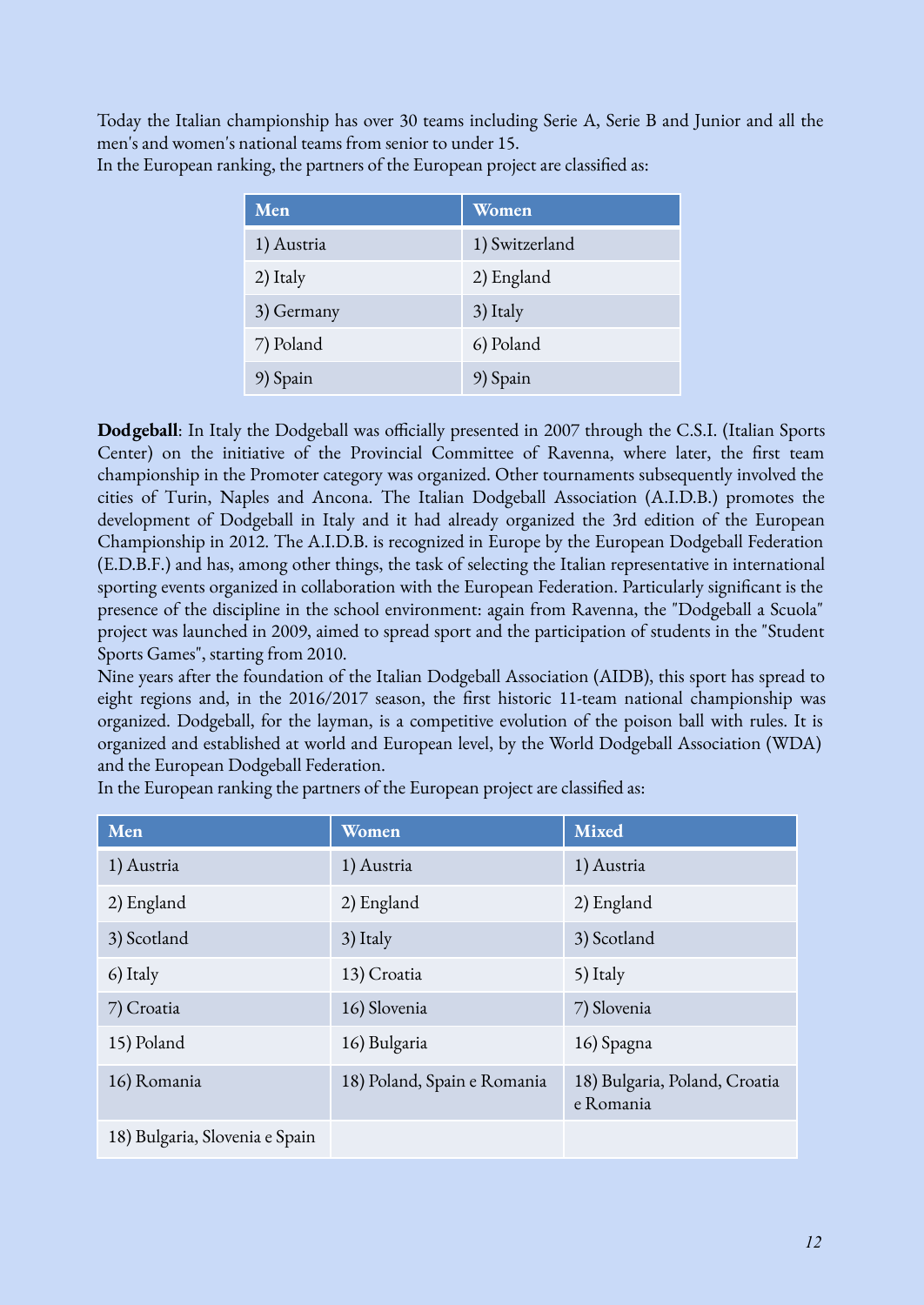**Cricket:** Cricket originated in England in its modern form and it is mostly practiced in countries colonized by Britain, such as Asia, Oceania, Africa and the English-speaking Caribbean.

Currently, the International Cricket Council (ICC), which has existed since 1909 and organizes the world championships, announced that the next event will be played from 25 September to 2 October.

The length of the matches can last from hours to several days. The numerous intervals and complicated terminology make this sport difficult for inexperienced spectators to understand. There are two variants of this sport, unlimited over and limited over. In the first, a team must eliminate all opposing batters twice to win the match, the duration of which is 4 days (home competitions) or 5 (international competitions, called Tests). In the second, the two most popular are the 50 over ones (called One Day International or ODI if played by the national teams), lasting one day, and the twenty over ones (Twenty20), lasting about 3/4 hours.

In the European ranking the partners of the European project are classified as:

| 12) Italy    |
|--------------|
| 46) Portugal |
| 54) Croatia  |
| 72) Slovenia |

**Flying Disk**: The Italian Flying Disc Federation (FIFD), founded in 1979, is a recognized sports body affiliated with EFDF and WFDF (respectively European and World Federation), member of GAISF (General Association of International Sports Federation), IWGA ( International World Games Association) and the ICSSPE (International Council for Sport Science and Physical Education). In 2015 the WFDF and the Flying Disc sports were fully recognized by the International Olympic

Committee (IOC) and the FIFD is awaiting recognition from the national CONI.

FIFD counts now 29 affiliated companies and nearly 2,000 members, a third of which are U20, and 12 national representatives in the various categories of the Ultimate, which for some time have been enjoying good results at international level, especially in the young categories.

In the European ranking the partners of the European project are classified:

| <b>Men</b>  | <b>Mixed</b>         | Women               |
|-------------|----------------------|---------------------|
| 5°) Italy   | 9°) Poland           | $(4^{\circ})$ Italy |
| 18°) Poland | $10^{\circ}$ ) Italy | 13°) Poland         |
|             | 12°) Slovenia        |                     |
|             | 18°) Bulgaria        |                     |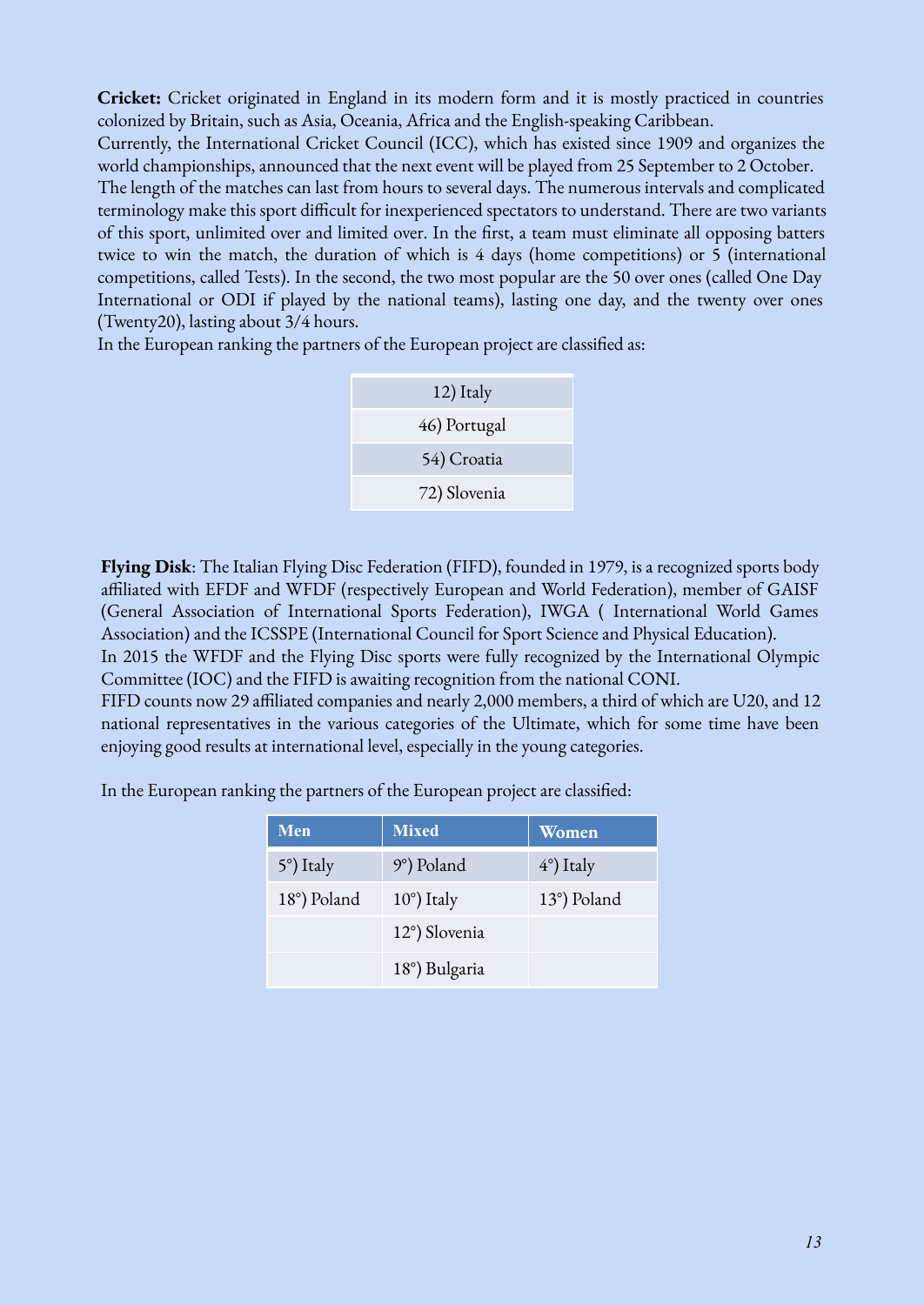The following graph shows the trend of subscribers from 2017 to 2021 in the sports listed above, referred to the the Italian Sports Center (CSI).



#### **3. Good practices**

It is well known that playing sports has beneficial results on health. In fact, there is scientific evidence which demonstrates that practicing a regular physical activity can prevent or alleviate a lot of dangerous diseases such as obesity or cardiovascular problems, but also various psychiatric and psychological discomforts.

It reduces inflammatory cytokines resulting in a reduction in low-grade inflammation which results in physical and mental well-being<sup>1</sup>.

People should never underestimate these datas.

We wondered how much sedentary life can hurt to a person's health and this question was finally answered by the WHO (World Health Organization), which thank to some researches showed that sedentary lifestyles are not NORMAL as they constitute a significant risk factor on human health.

Prospective studies have shown that chronic low-grade inflammation may contribute to the pathogenesis of the most common chronic diseases and in particular CVD. Obesity has repeatedly been associated with moderately raised levels of inflammation, and this observation has led to the view that obesity is characterised by a state of chronic low-grade inflammation. There is now great interest in elucidating how physical activity and exercise modulate inflammation. This review summarises the current research addressing the influence of physical activity and exercise in mitigating the risks of obesity and diseases such as type-II diabetes and CVD, through its action on the low-grade inflammatory state. Most research on this topic hypothesised that the association between physical activity and inflammatory markers is independent of fatness, but very few studies have proven this. Given that physical activity and obesity are often inversely related, it is not clear as to whether the antiinflammatory health benefits of a physically active lifestyle are due to exercise per se or result from favourable changes in the body composition).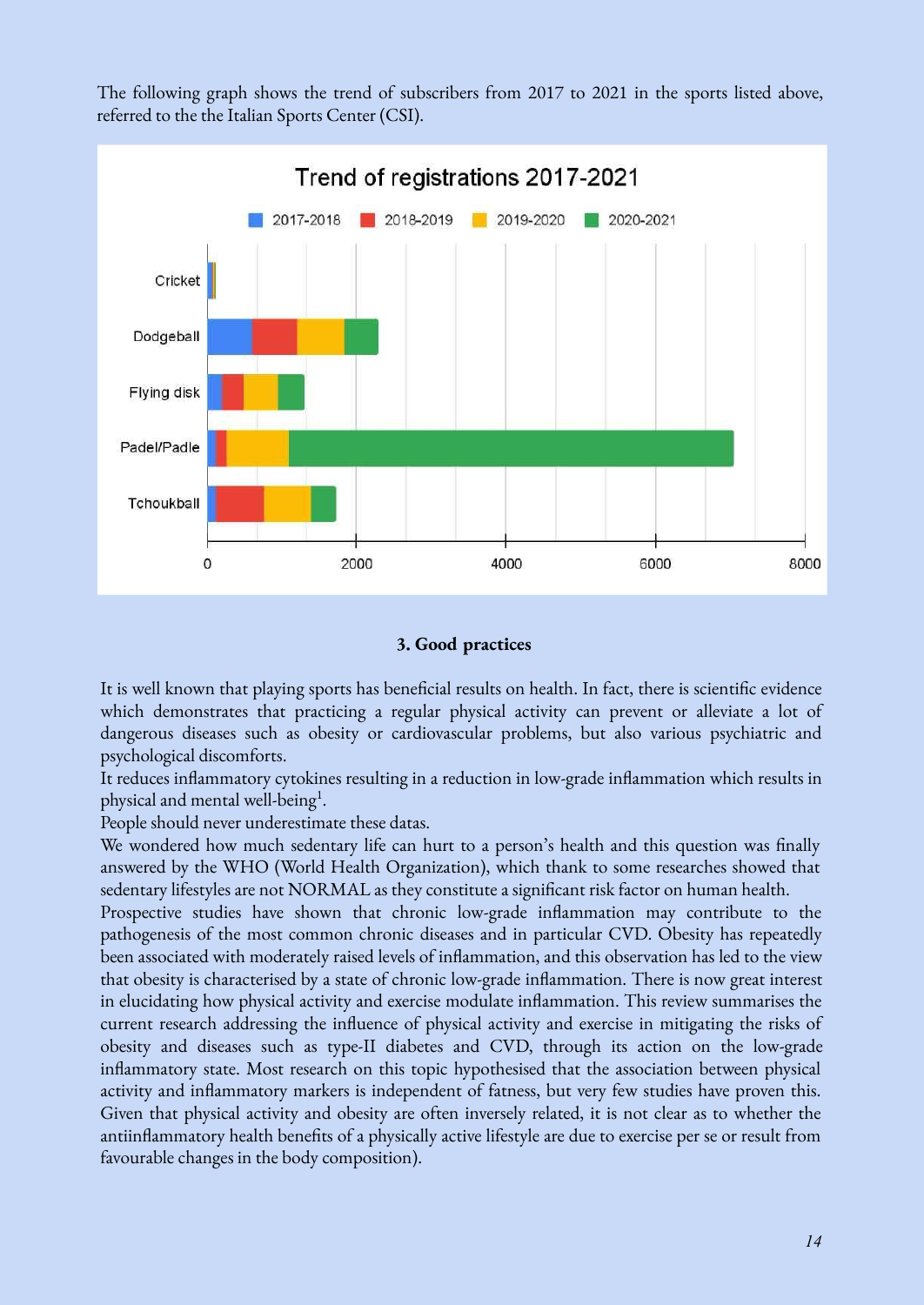# **First good practice**

| Title          | The unconventional month                                                                                                                                                                                                                                                                                                                                                             |
|----------------|--------------------------------------------------------------------------------------------------------------------------------------------------------------------------------------------------------------------------------------------------------------------------------------------------------------------------------------------------------------------------------------|
| Timing         | One month                                                                                                                                                                                                                                                                                                                                                                            |
| Purposes       | Sensitize students to the issue of unconventional sports by practicing them in<br>various matches during physical education hours, at least twice a week                                                                                                                                                                                                                             |
| Preparation    | At the beginning of the year teachers have to create a program divided per<br>hours which has to last for the entire project. After this, teachers need to plan<br>the routed which have to be used by each student in order to succeed at the<br>best in the final goal.                                                                                                            |
| Implementation | It is important to establish the days and the times in which the games have to<br>be played, trying to mostly spread the knowledge of unconventional sports.<br>Teachers should also establish 15 minutes of theory to explain the origin of<br>these sports and their rules. It is also important in this phase to listen and<br>consider children's feeling and opinions about it. |
| Sources        | There are no sources                                                                                                                                                                                                                                                                                                                                                                 |

# **Second good practice**

| Title          | Sport and green society $1^{\circ}$ edition                                                                                                                                                                                                                                                                                                                                                                                           |
|----------------|---------------------------------------------------------------------------------------------------------------------------------------------------------------------------------------------------------------------------------------------------------------------------------------------------------------------------------------------------------------------------------------------------------------------------------------|
| Timing         | Three days (Friday, Saturday and Sunday) each year                                                                                                                                                                                                                                                                                                                                                                                    |
| Purposes       | Socialization and promotion of unconventional sports                                                                                                                                                                                                                                                                                                                                                                                  |
| Preparation    | The event's organizers need to plan the activities to be carried out together<br>with the help of volunteers by identifying the various sports areas and the<br>spaces dedicated to socialization, such as, for example, a barbecue area or<br>children's area.                                                                                                                                                                       |
| Implementation | The event will be organized with the creation of a different group for every<br>different sport area. Also, there will be a volunteers to take care of the<br>explanation of these unconventional sports' rules. Each team will have a time<br>limit, after which a new players' group will take over, and so on.<br>In addition, there will be stands dedicated to the sale of sporting goods and<br>typical foods of various areas. |
| Sources        | There are no sources                                                                                                                                                                                                                                                                                                                                                                                                                  |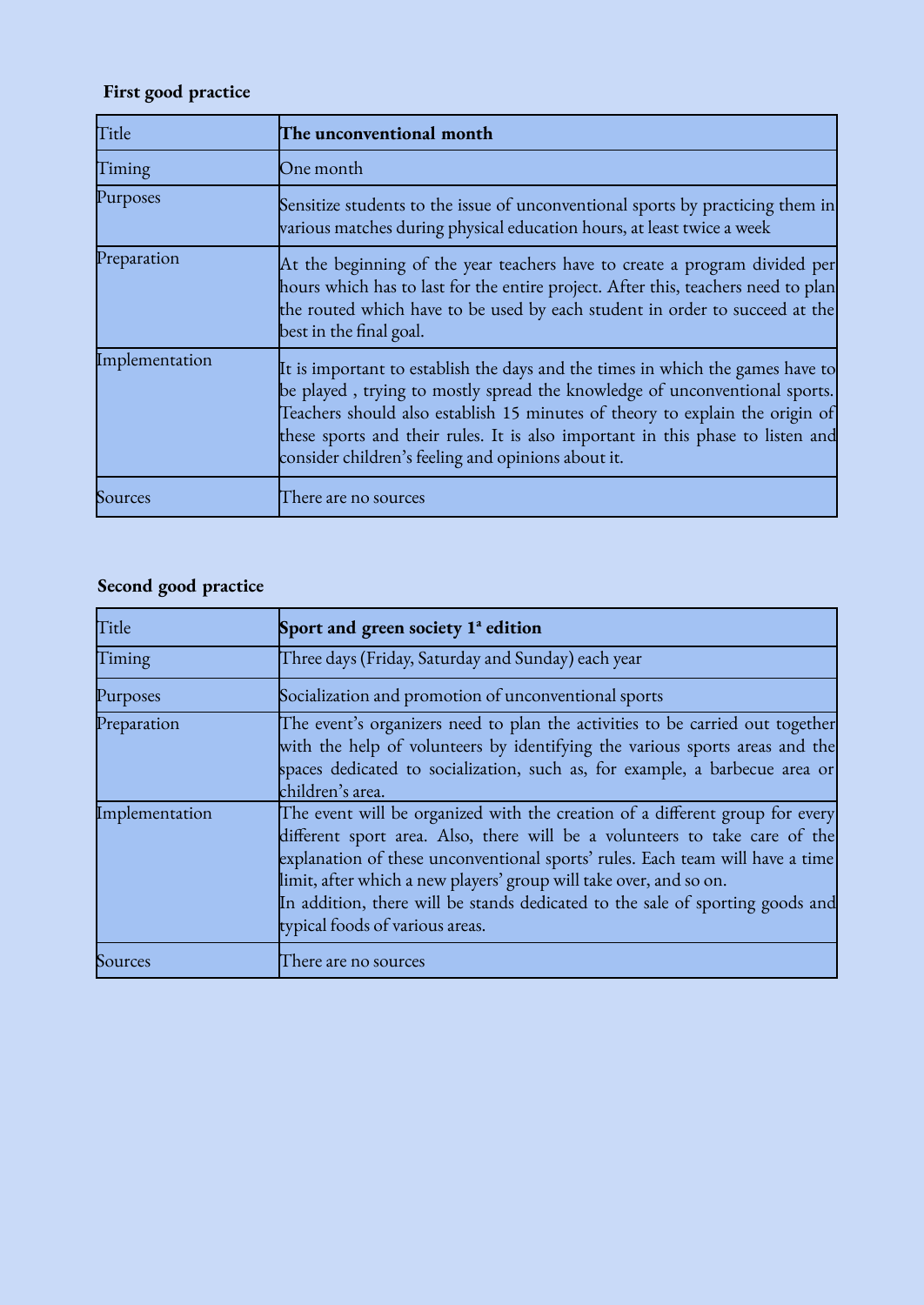# **Third good practice**

| Title          | <b>Faith and sport</b>                                                                                                                                                                                                                                                                                                                                                                                     |
|----------------|------------------------------------------------------------------------------------------------------------------------------------------------------------------------------------------------------------------------------------------------------------------------------------------------------------------------------------------------------------------------------------------------------------|
| Timing         | One month (oratory's summer camp)                                                                                                                                                                                                                                                                                                                                                                          |
| Preparation    | Priests will be the ones to explain unconventional sports and involve children in<br>different activities.                                                                                                                                                                                                                                                                                                 |
| Implementation | Priests will be the ones to explain unconventional sports and involve children in<br>different activities.                                                                                                                                                                                                                                                                                                 |
| Implementation | The program will be divided in two weeks, considering from Monday to Friday,<br>and each day will present two different phases : the morning phase and the<br>afternoon one. In the morning will be organized comparison activities and<br>excursions, while the afternoons will be dedicated to sport activities, with the<br>exception of Friday afternoon, in which they will do one hour of catechism. |
| Sources        | There are no sources                                                                                                                                                                                                                                                                                                                                                                                       |

# **Fourth good practice**

| Title          | Sporty afterwork                                                                                                                                                                                                                                                                               |
|----------------|------------------------------------------------------------------------------------------------------------------------------------------------------------------------------------------------------------------------------------------------------------------------------------------------|
| Timing         | 3 months of training plus 3 months of tourney                                                                                                                                                                                                                                                  |
| Purposes       | This project is aimes at workers, who, after a long and stressing day of work are<br>invited to different areas dedicated to the practice of unconventional sports. This<br>project tries to alleviate the stress derivated from work also thank to the<br>promotion of unconventional sports. |
| Preparation    | It is important to show all the structures dedicated to this project and to establish<br>monthly quotas to pay for those who want to have a free access to these areas.                                                                                                                        |
| Implementation | The program is organized in such a way meant to allow workers to choose hours<br>more suited to their work commitments.                                                                                                                                                                        |
| Sources        | here are no sources                                                                                                                                                                                                                                                                            |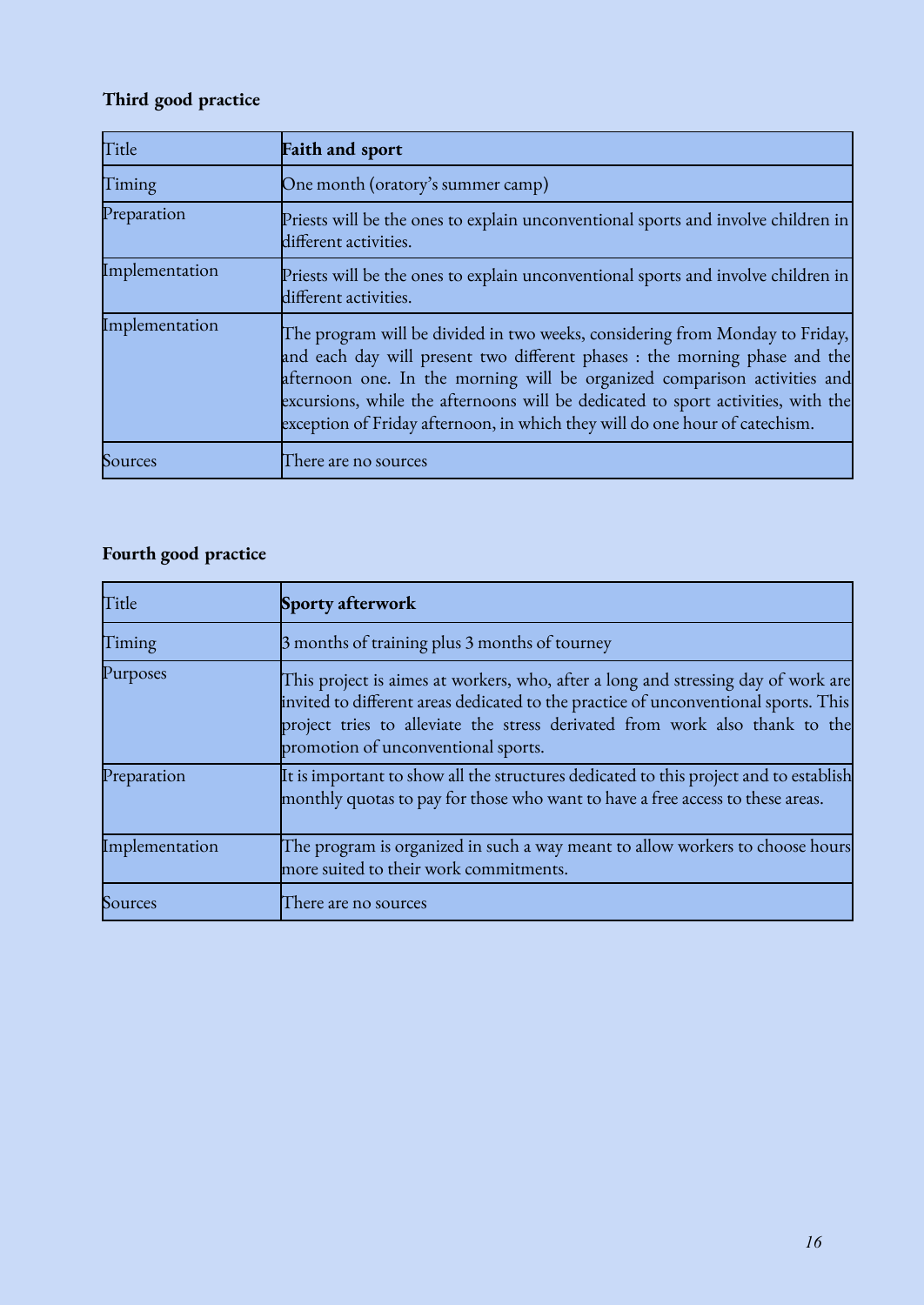#### **4. Recommendations**

1) Do not stop yourself at practicing a single conventional sport, but expand your "sports baggage" with a second or third unconventional sport;

2) Try to spread unconventional sports in such a way that permits to reach inactive people, who are probably not inclined to practice popular sports such as football, swimming, tennis, etc.

3) Try to change and try various places where to practice unconventional sports.

4) Practice sports several times a week as, according to the WHO, children and young people aged from 5 to 17 are recommended to practice sport for about 60 minutes a day, for 3 times a week. Instead, for people aged between 18 and 60 years is recommended an activity of about 60 minutes a day, for 2 times a week. These tips should also be followed by people with disabilities

#### **5. Conclusions**

We would like to conclude with a sentence that probably contains the true and genuine meaning of sport: practicing sport should not be based on the idea of success, but on the idea of giving the best of oneself.

It is unanimously recognized that sport represents a highly formative and educational activity.

The main characteristics are aimed at people with immediate and understandable language, to transmit universal and significant values.

through sport you can get to know yourself, recognize your strengths and weaknesses from a psychological and social point of view.

With sport you have the opportunity to experience the pleasure of feeling fulfilled in achieving a goal that does not necessarily have to be identified with victory but the very participation and practice of sporting activity represents a personal victory.

With the wow sport project we hope that it will be an opportunity to get to know better those unconventional sports practiced in Italy and beyond, having fun and opening up to new possibilities to get involved!